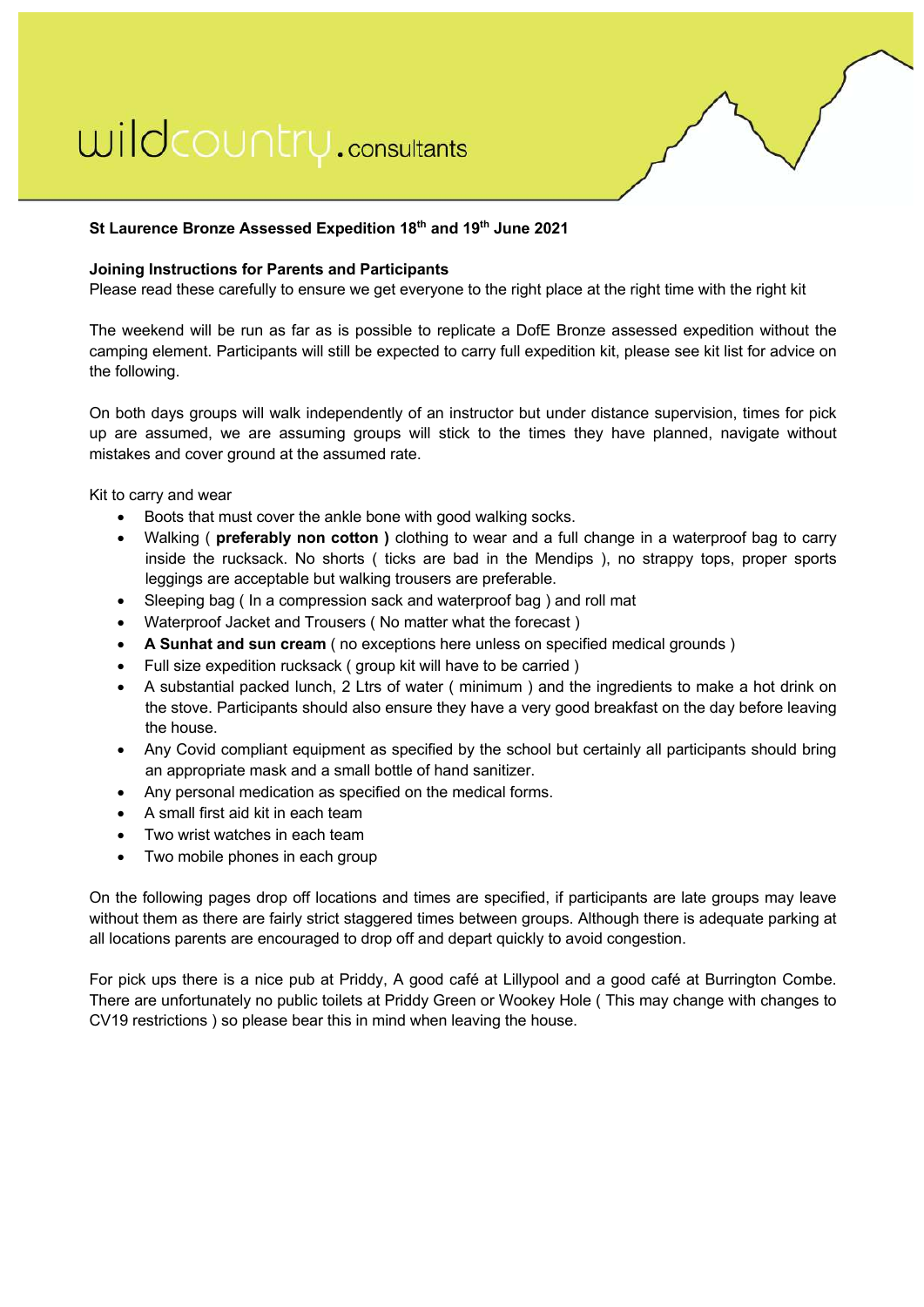### **Teams 1-7**

Friday Morning start at Wookey Hole in the main car park BA5 1BB, Teams will also finish here on Saturday Teams 1- 4 drop off at 0900 for an 0930 start

Teams 5 – 7 drop off at 1000 for a 1030 start



Teams should be picked up at Priddy Green BA5 3BB on Fri Teams 1 – 4 1630 and Teams 5 – 7 at 1730. Everything going to plan

Saturday Teams should be dropped off at Priddy Green, Teams 1 – 4 at 0930, Teams 5 – 7 at 1030 and then picked up at 1600 and 1700 respectively at Wookey Hole.